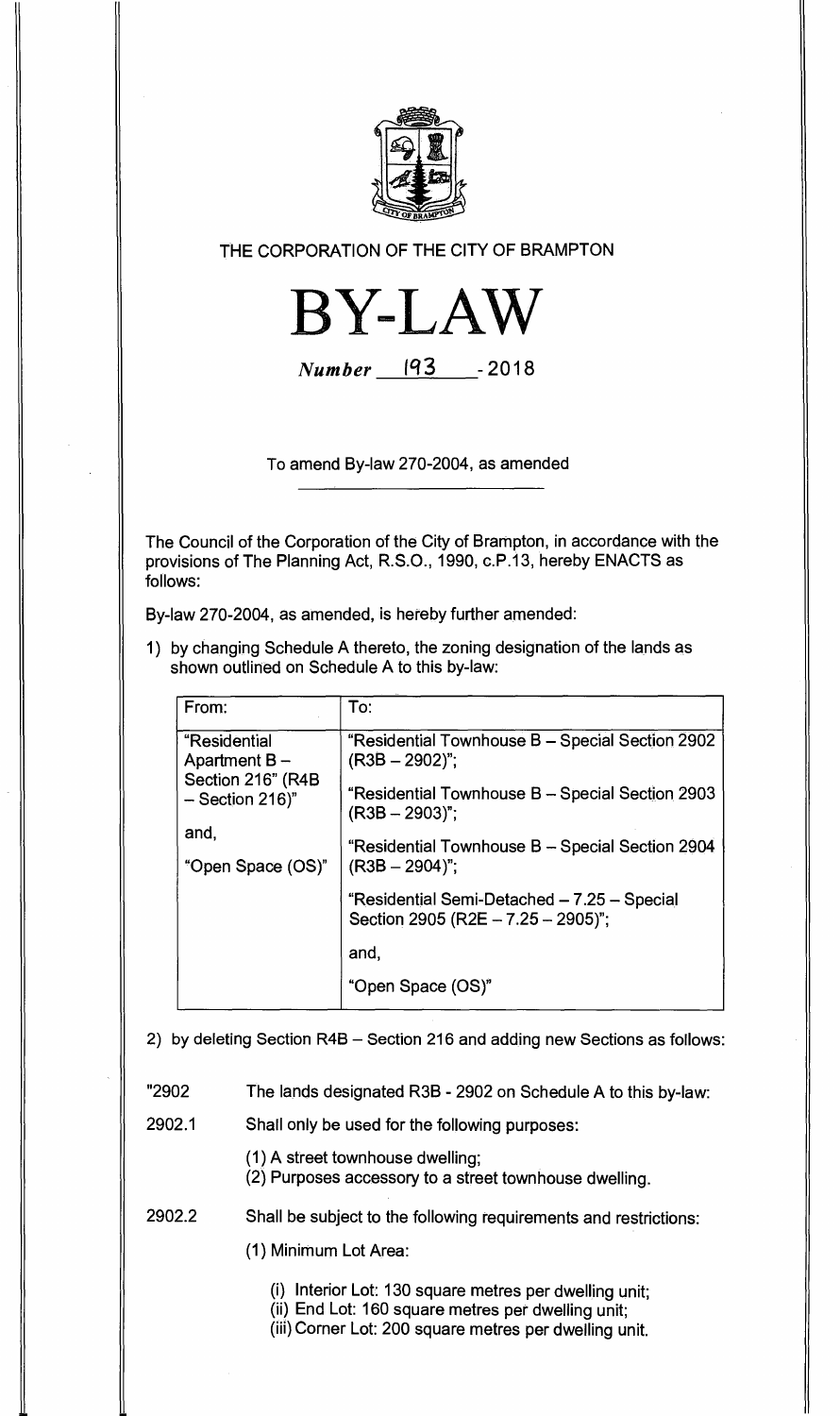- **(2) Minimum Lot Width:** 
	- **(i) Interior Lot: 5.5 metres;**
	- **(ii) End Lot: 6.7 metres;**
	- **(iii) Corner Lot: 8.5 metres.**
- **(3) Minimum Lot Depth: 24.5 metres**
- **(4) Minimum Front Yard Depth:** 
	- **(i) 4.5 metres;**
	- **(ii) 6.0 metres to the front of a garage door except for a corner lot that is located adjacent to Street Elbow where a minimum of 5.60 metres may be provided on one side of the driveway.**
- **(5) Minimum Interior Side Yard:** 
	- **(i) 1.2 metres;**
	- **(ii) 0.0 metres between common shared wall.**
- **(6) Minimum Exterior Side Yard:** 
	- **(i) 3.0 metres;**
	- **(ii) 2.0 metres to a porch with or without foundation or cold cellar.**
- **(7) Minimum Rear Yard Setback:** 
	- **(i) 6.0 metres;**
	- **(ii) 4.0 metres to a balcony or terrace;**
	- **(iii)4.0 metres to the bay/box/bow window with or without foundation.**
- **(8) Maximum Building Height: 3 storeys**
- **(9) Minimum Landscape Open Space:**

**Those portions of all yards not occupied by permitted accessory structures, permitted encroachments from the main building and permitted driveway shall consist of landscaped open space.** 

**(10) Garage Control:** 

**The maximum permitted cumulative garage door width per dwelling unit shall be 2.75 metres.** 

**(11) Minimum Distance between Driveway and Street Elbow:** 

**The minimum distance measured along a lot line between a driveway and the projected point of two connected segments of the same street at a Street Elbow shall be a minimum of 5.1 metres.** 

- **(12) Maximum Lot Coverage: 60%**
- **(13) For the purposes of this Section a "Street Elbow" shall mean the intersection of two parts of the same street, which parts have an interior angle of intersection of not more than one hundred and thirty-five (135) degrees."**
- **"2903 The lands designated R3B 2903 on Schedule A to this by-law:**
- **2903.1 Shall only be used for the following purposes:** 
	- **(1) A street townhouse dwelling;**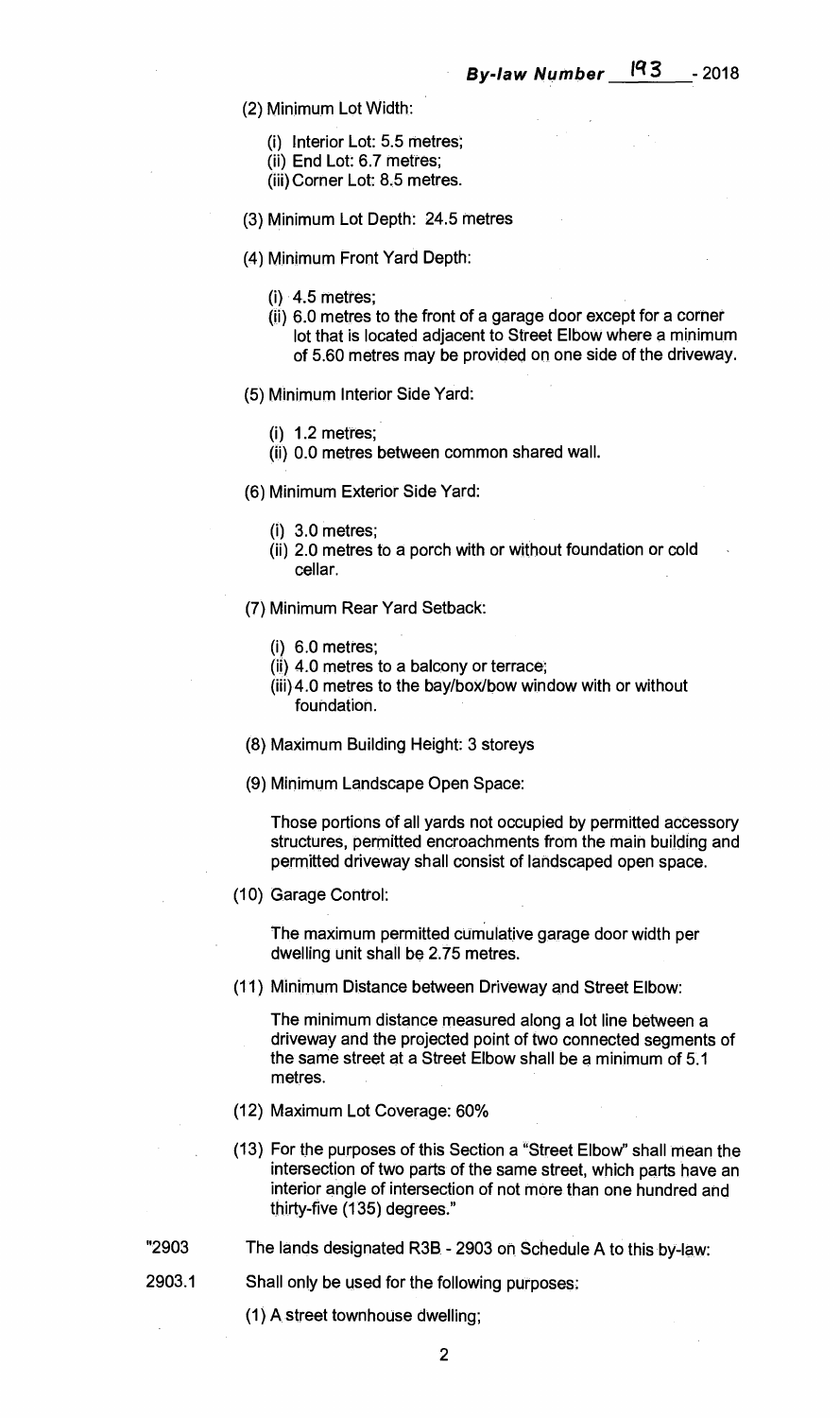- **(2) Purposes accessory to a street townhouse dwelling.**
- **2903.2 Shall be subject to the following requirements and restrictions:** 
	- **(1) Minimum Lot. Area:** 
		- **(i) Corner Lot: 200 square metres per dwelling unit.**
	- **(2) Minimum Lot Width:** 
		- **(i) Corner Lot: 8.5 metres**
	- **(3) Minimum Lot Depth: 24.5 metres**
	- **(4) Minimum Front Yard Depth: 4.5 metres**
	- **(5) Minimum Interior Side Yard: 0.0 metres between common shared wall.**
	- **(6) Minimum Exterior Side Yard:** 
		- **(i) 3.0 metres;**
		- **(ii) 2.0 metre to a porch with or without foundation or cold cellar.**
	- **(7) Minimum Rear Yard Setback:** 
		- **(i) 6.0 metres;**
		- **(ii) 4.0 metres to a balcony or terrace;**
		- **(iii)4.0 metres to the bay/box/bow window with or without foundation;**
		- **(iv)7.0 metres to the garage door where access to the garage is from the exterior side yard of a corner lot.**
	- **(8) Maximum Building Height: 3 storeys**
	- **(9) Minimum Landscape Open Space:**

**Those portions of all yards not occupied by permitted accessory structures, permitted encroachments from the main building and permitted driveway shall consist of landscaped open space.** 

**(10) Garage Control:** 

**The maximum permitted cumulative garage door width per dwelling unit shall be 6.5 metres for a garage located on a corner lot accessed from the exterior side yard.** 

**(11) Driveway Width:** 

**The driveway width shall not exceed the width of the garage measured at the exterior lot line.** 

- **(12) Maximum Lot Coverage: 60%"**
- **"2904 The lands designated R3B 2904 on Schedule A to this by-law:**
- **2904.1 Shall only be used for the following purposes:** 
	- **(1) A street townhouse;**
	- **(2) Purposes accessory to a street townhouse dwelling.**
- **2904.2 Shall be subject to the following requirements and restrictions:** 
	- **(1) Minimum Lot Area:**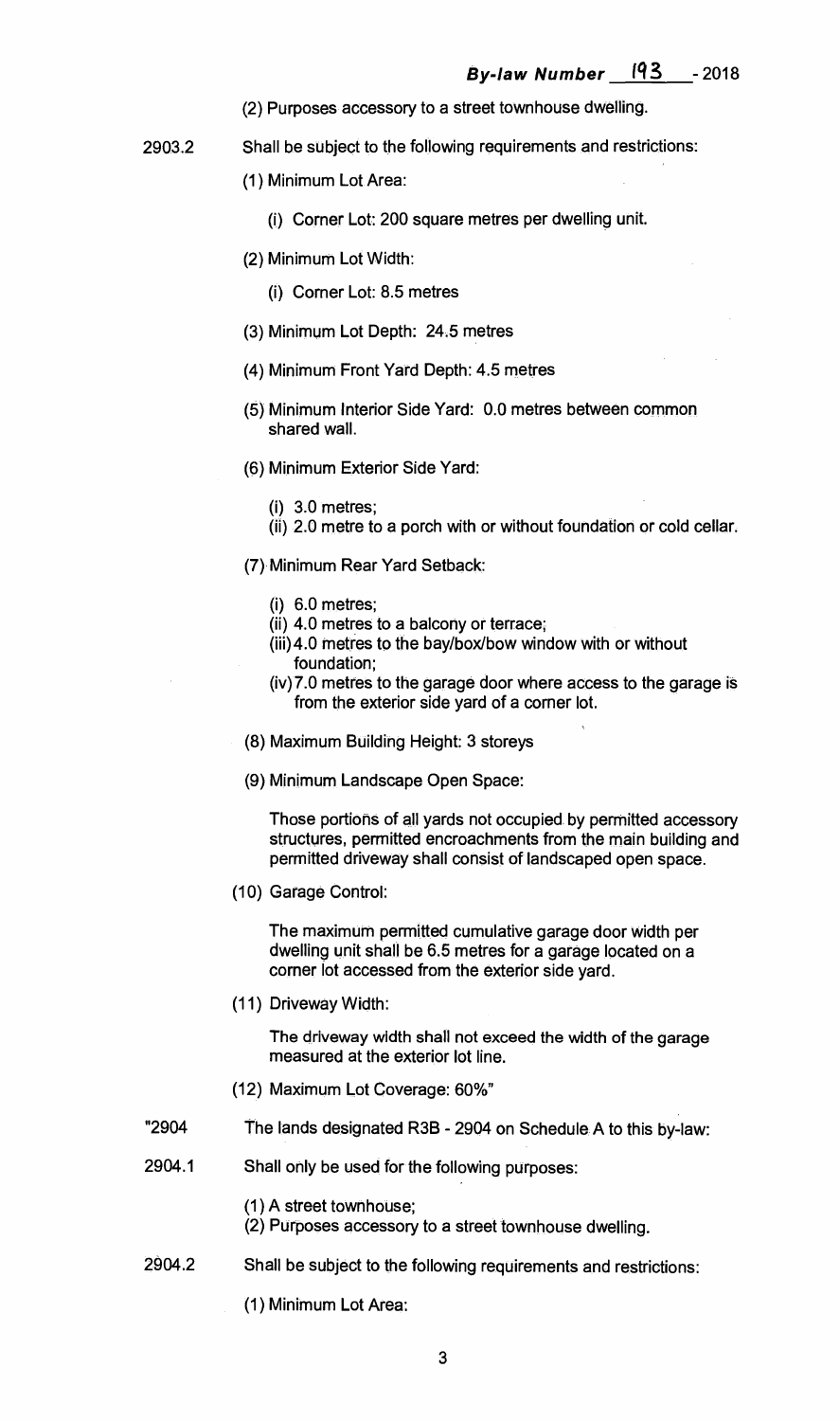- **(i) Interior Lot: 130 square metres per dwelling unit;**
- **(ii) End Lot: 160 square metres per dwelling unit;**
- **(iii) Corner Lot: 200 square metres per dwelling unit.**

## **(2) Minimum Lot Width:**

- **(i) Interior Lot: 5.5 metres;**
- **(ii) End Lot: 6.7 metres;**
- **(iii) Corner Lot: 8.5 metres.**
- **(3) Minimum Lot Depth: 24.5 metres;**
- **(4) Minimum Front Yard Depth:** 
	- **(i) 3.5 metres;**
	- **(ii) 2.0 metres to a porch with or without foundation or cold cellar;**
	- **(iii) 3.0 metres to a balcony;**
	- **(iv)3.0 metres to the bay/box window with or without foundation.**
- **(5) Minimum Interior Side Yard:** 
	- **(i) 1.2 metres;**
	- **(ii) 0.0 metres between common shared wall.**
- **(6) Minimum Exterior Side Yard:** 
	- **(i) 3.0 metres;**
	- **(ii) 2.0 metre to a porch with or without foundation or cold cellar;**
	- **(iii) 1.2 metres to a daylight triangle.**
- **(7) Minimum Rear Yard Setback:** 
	- **(i) 4.5 metres;**
	- **(ii) 6.0 metres to the front of a garage door;**
	- **(iii) 3.0 metres to the porch with or without foundation or cold cellar;**
	- **(iv)3.0 metres to a balcony**
	- **(v) 3.0 metres to the bay/box/bow window with or without foundation.**
- **(8) Maximum Building Height: 3 storeys**
- **(9) Minimum Landscape Open Space:**

**Those portions of all yards not occupied by permitted accessory structures, permitted encroachments from the main building and permitted driveway shall consist of landscaped open space.** 

**(10)Garage Control:** 

**The maximum permitted cumulative garage door width per dwelling unit shall be 2.75 metres.** 

- **(11)Maximum Lot Coverage: 70%**
- **(12)For the purposes of this section the front lot line shall be the lot line abutting Sandalwood Parkway East or Conestoga Drive.**
- **(13)Accessory Structures:**

**No accessory buildings, structures, detached garage and swimming pools are permitted within the rear yard."**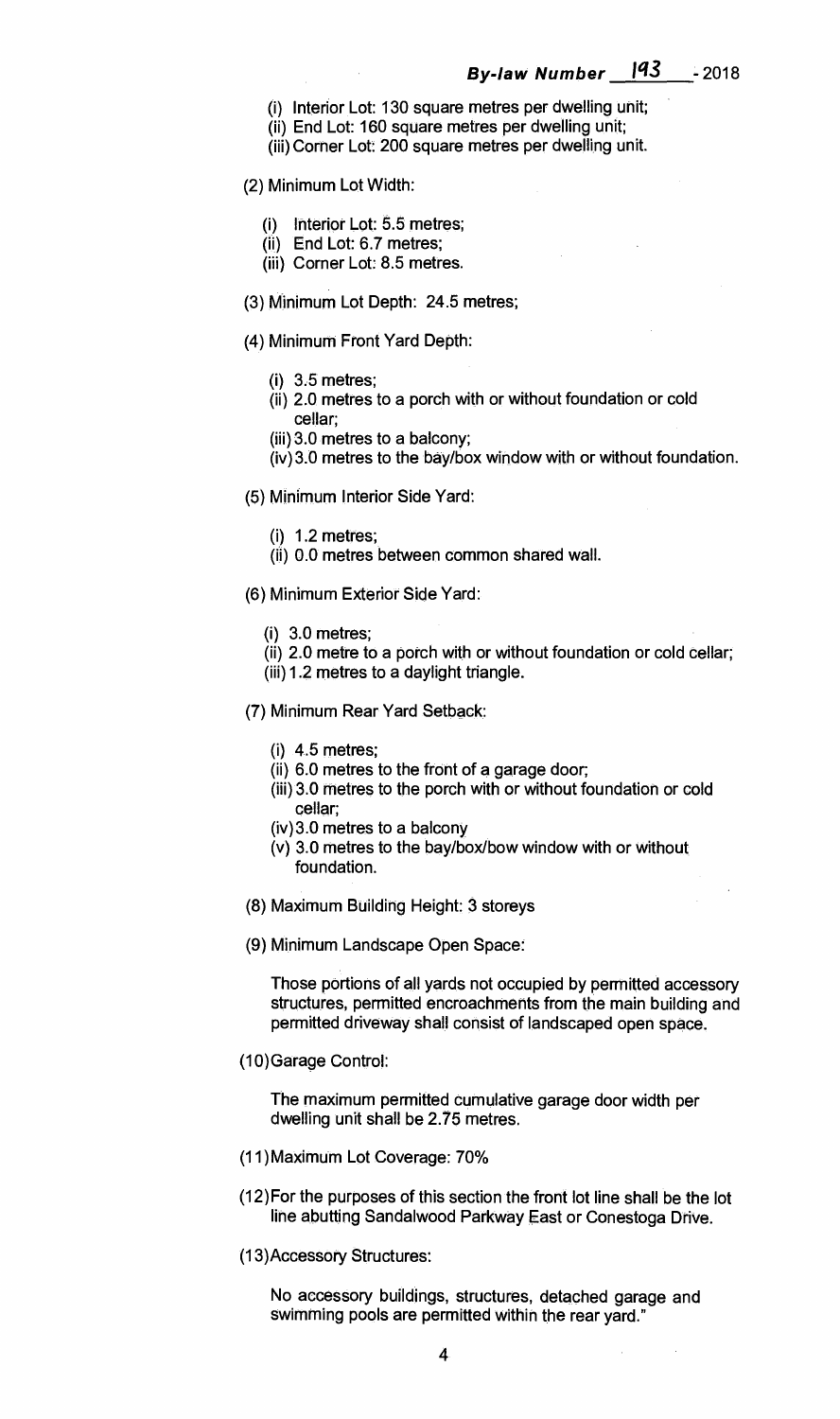- "2905 The lands designated R2E 7.25 2905 on Schedule A to this bylaw:
- 2905.1 Shall only be used for the following purposes:
	- (1) A linked semi-detached dwelling;
	- (2) A semi-detached dwelling;
	- (3) Purposes accessory to a linked semi-detached dwelling or semidetached dwelling.
- 2905.2 Shall be subject to the following requirements and restrictions:
	- (1) Minimum Lot Area: 200 square metres
	- (2) Minimum Lot Width:7.25 metres
	- (3) Minimum Lot Depth:17.0 metres
	- (4) Minimum Front Yard Depth:
		- $(i)$  4.5 metres;
		- (ii) 6.0 metres to the front of a garage door;
	- (5) Minimum Interior Side Yard:
		- (i) 0.0 metres between common shared walls;
		- (ii) Where there is no common shared wall 1.2 metres on one side and 0.6 metres on the other side provided that the combined total side yard width for each interior lot is a minimum of 1.8 metres;
		- (iii) A bay/bow/box window with or without foundation or cold cellar may encroach into a minimum 1.2 metre interior side yard up to 0.50 metres.
	- (6) Minimum Rear Yard Setback:
		- (i) 6.0 metres;
		- (ii) 4.0 metres to a balcony or terrace;
		- (iii) 4,0 metres to the bay/box/bow window with or without foundation or cold cellar.
	- (7) Maximum Building Height: 3 storeys
	- (8) Minimum Landscape Open Space:

Those portions of all yards not occupied by permitted accessory structures, permitted encroachments from the main building and permitted driveway shall consist of landscaped open space.

(9) Garage Control:

The maximum permitted cumulative door width per dwelling unit shall be 2.75 metres.

- (10)Maximum Lot Coverage: 60%
- (11)For the purposes of this by-law a "linked semi-detached dwelling" shall mean a building that is divided vertically into two (2) separate dwelling units, where the two dwelling units share a common wall either above or below grade and which may be a foundation wall."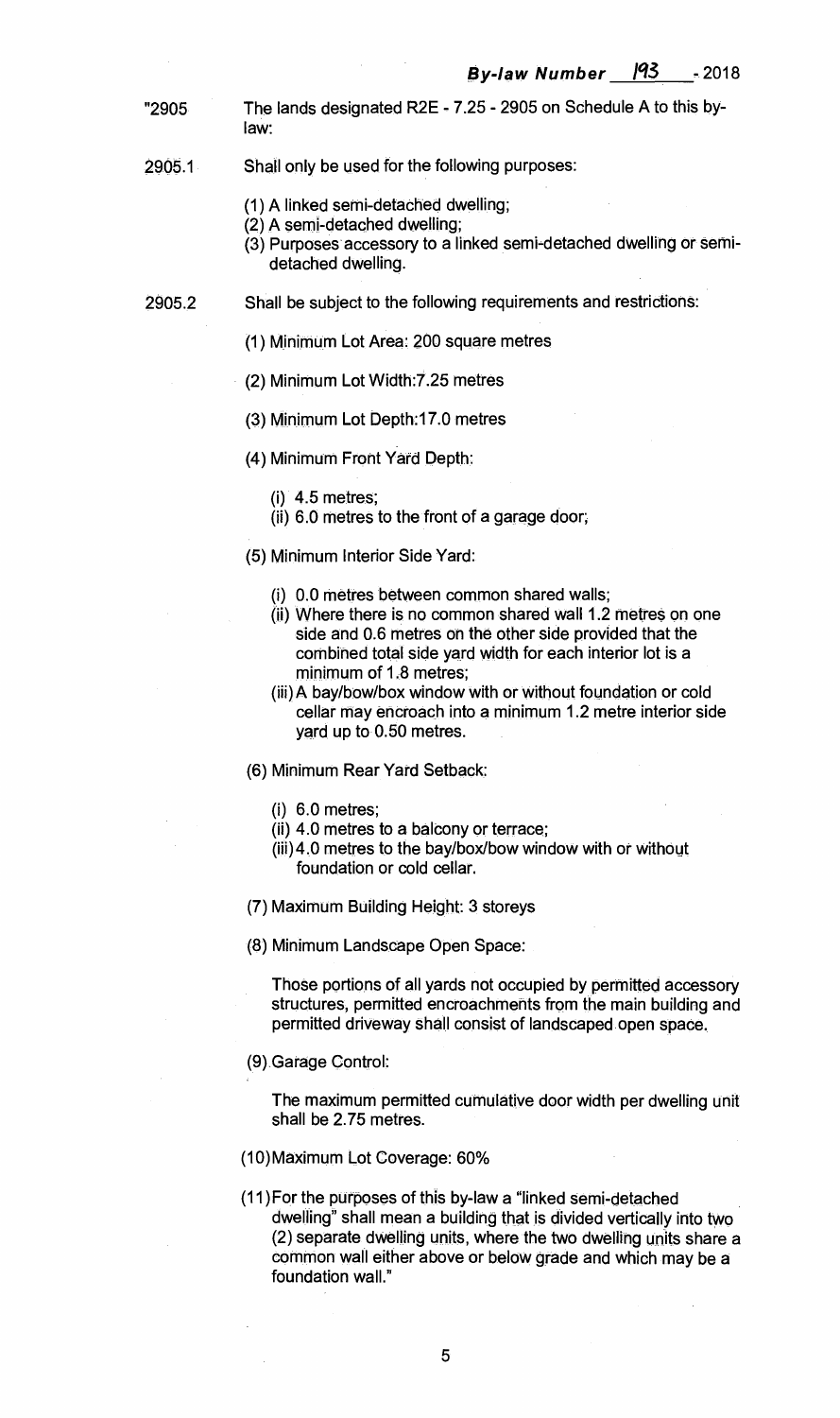**ENACTED and PASSED this 12th day of September, 2018.** 



**6** 

 $\hat{\boldsymbol{\beta}}$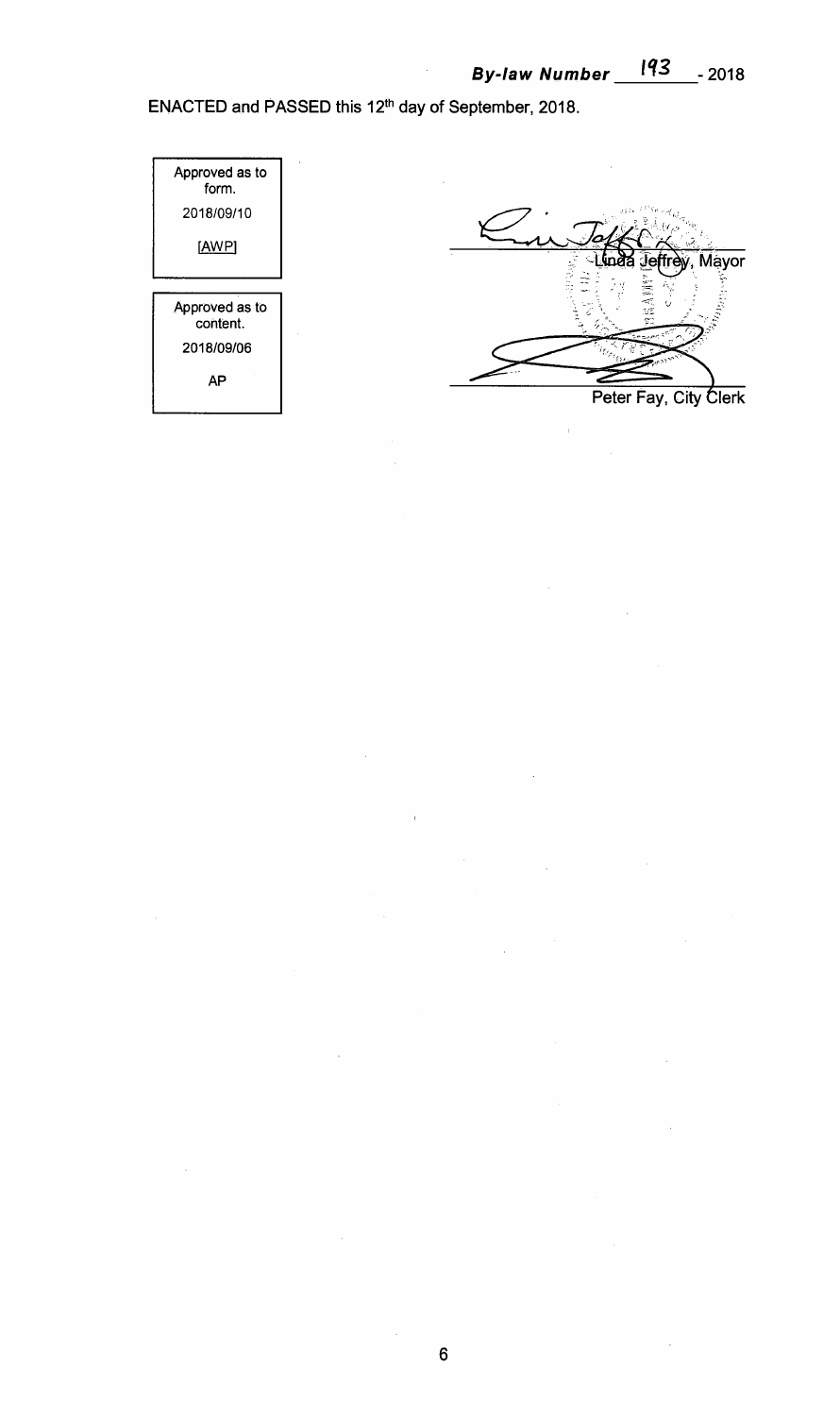